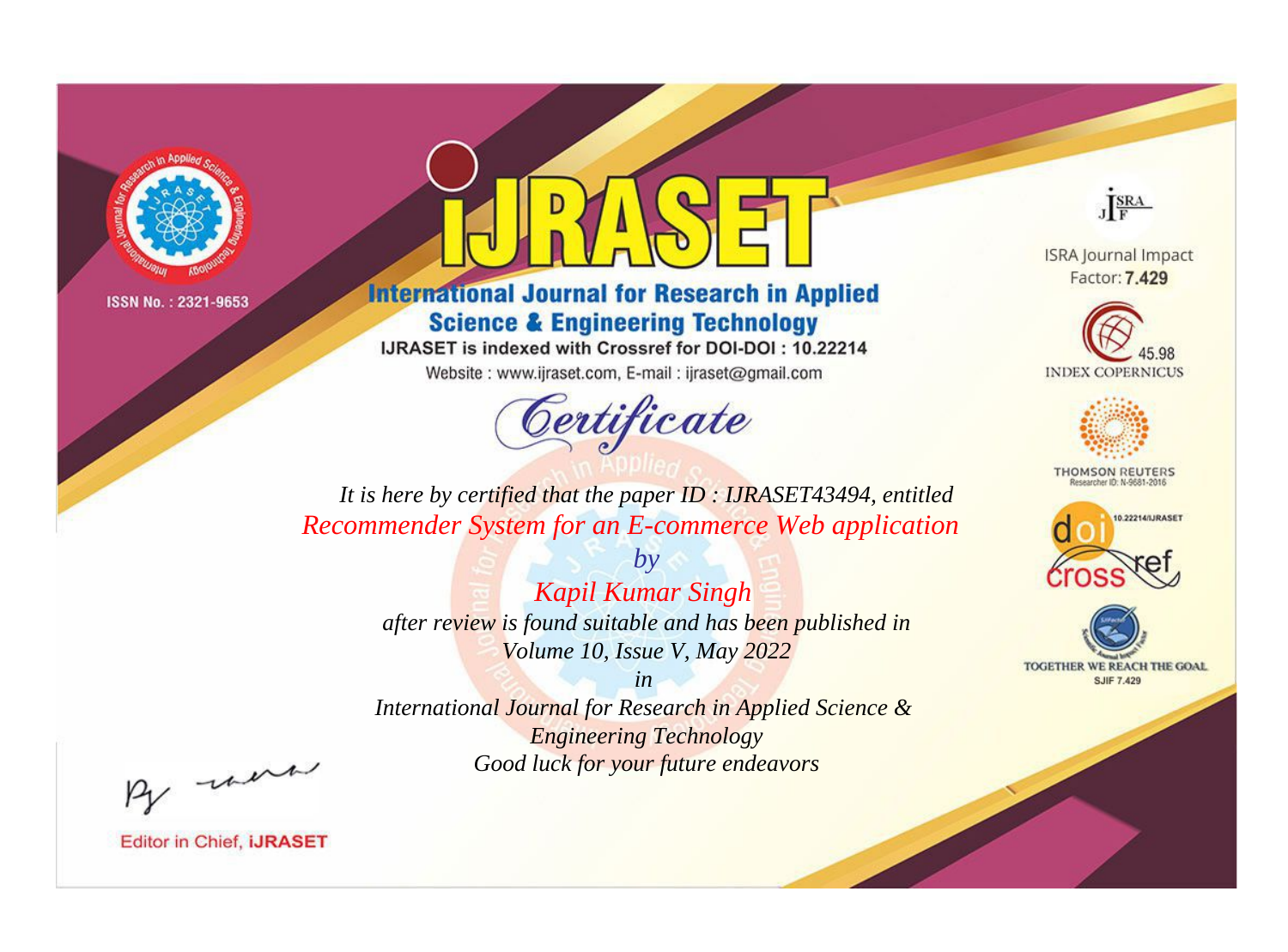

# **International Journal for Research in Applied Science & Engineering Technology**

IJRASET is indexed with Crossref for DOI-DOI: 10.22214

Website: www.ijraset.com, E-mail: ijraset@gmail.com



JERA

**ISRA Journal Impact** Factor: 7.429





**THOMSON REUTERS** 



TOGETHER WE REACH THE GOAL **SJIF 7.429** 

*It is here by certified that the paper ID : IJRASET43494, entitled Recommender System for an E-commerce Web application*

> *Mayank Aggarwal after review is found suitable and has been published in Volume 10, Issue V, May 2022*

*by*

*in* 

*International Journal for Research in Applied Science & Engineering Technology Good luck for your future endeavors*

By morn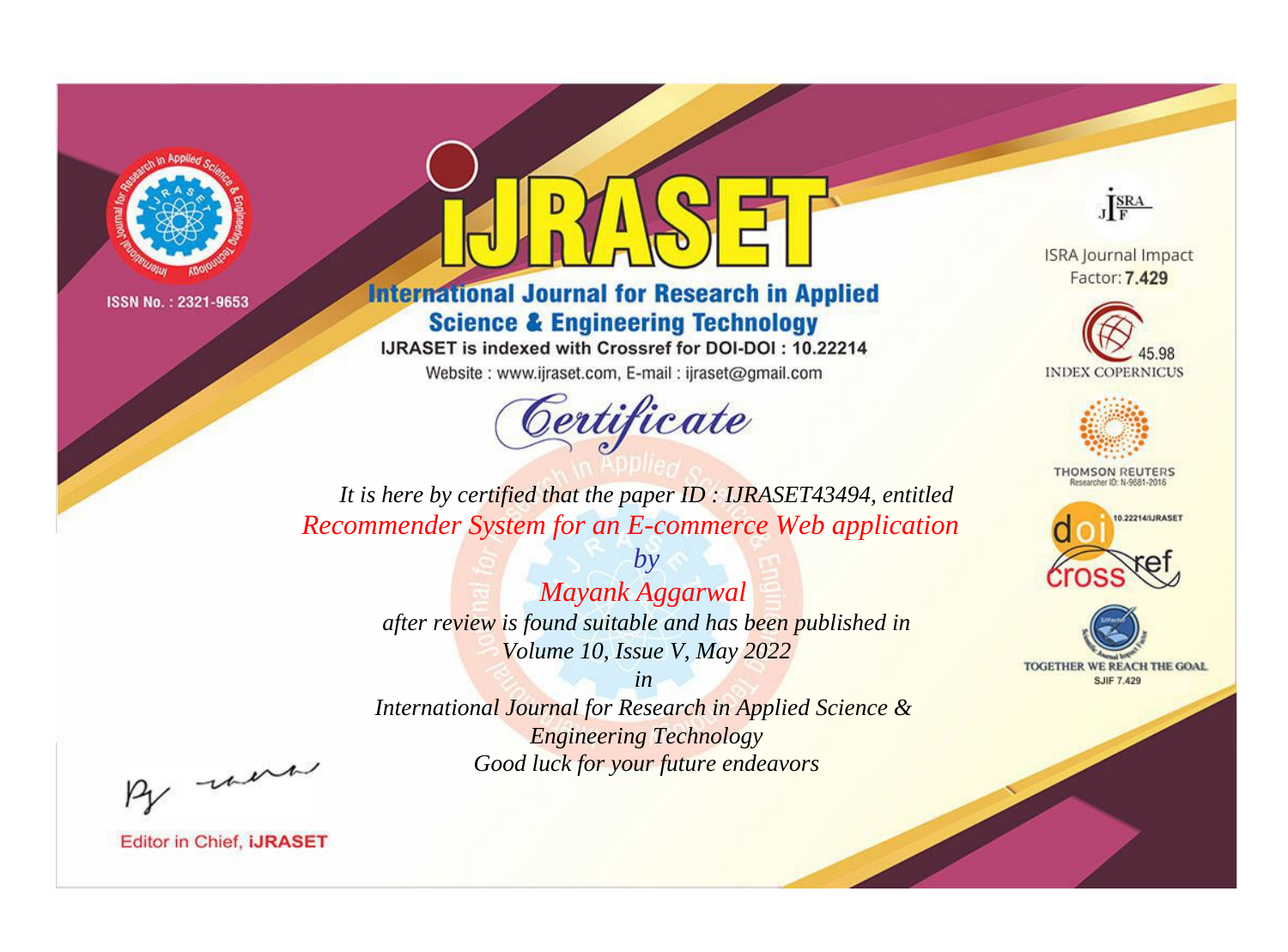

# **International Journal for Research in Applied Science & Engineering Technology**

IJRASET is indexed with Crossref for DOI-DOI: 10.22214

Website: www.ijraset.com, E-mail: ijraset@gmail.com



JERA

**ISRA Journal Impact** Factor: 7.429





**THOMSON REUTERS** 



TOGETHER WE REACH THE GOAL **SJIF 7.429** 

*It is here by certified that the paper ID : IJRASET43494, entitled Recommender System for an E-commerce Web application*

> *Mohit Pathak after review is found suitable and has been published in Volume 10, Issue V, May 2022*

*by*

*in* 

*International Journal for Research in Applied Science & Engineering Technology Good luck for your future endeavors*

By morn